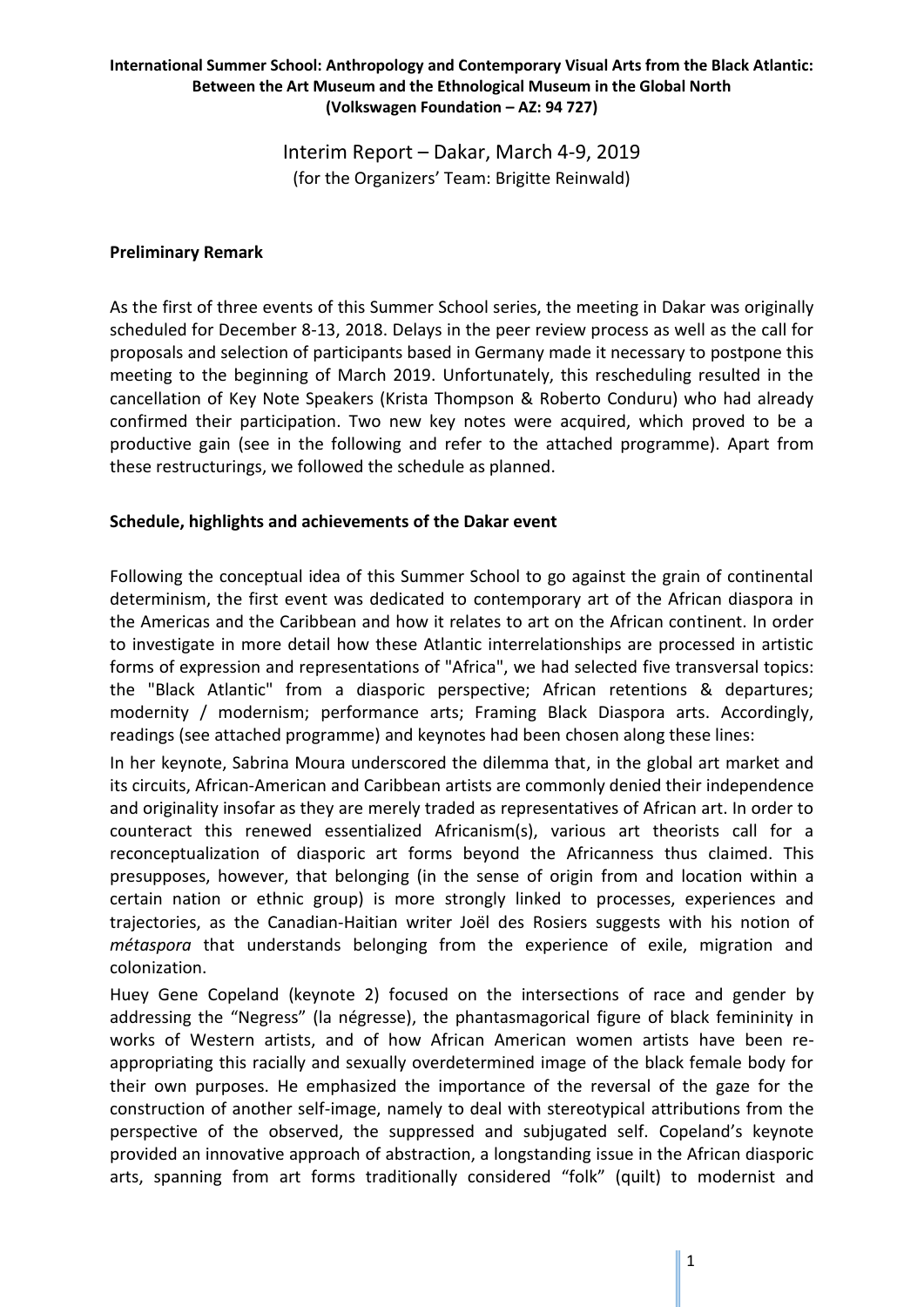contemporary abstraction (Howardena Pindell, Sam Gilliam, Wangechi Mutu, among others). It shed light on motivations unremarked by western formalist debate.

Shifting the attention to the contemporary Haitian art scene and its major proponents, Elisabeth Prézeau-Stephenson (keynote 3) highlighted the social and demographic changes resulting in a shift from rural to urban art, as a result of which artistic creativity has generated new forms of expression linked to global art experimenting with multimedia technology, video installations and performances. If the earthquake of January 2010 has radically changed the conditions for producing and promoting Haitian art production, ,the precarious conditions of artistic creation do neither prevent the local and global networking of the contemporary art scene nor its growing international visibility and recognition. Of particular interest were her remarks on artistic expressions dealing with Vodun art in the global art context.

The fact that both keynotes and readings met with a lively response from the participants, some of whom positioned themselves very controversially, provided productive insights into the various academic knowledge cultures, some of which were juxtaposed for the first time in Dakar. In this respect, the concept of the African diaspora as a self-description was not unanimously accepted, for example, or the paradigm of the Black Atlantic in the wake of Gilroy was found to be too limited to reflect the diversity and "situatedness" of contemporary artistic creation in the Americas and the Caribbean. As much as promising perspectives for the further work of this Summer School opened up here, this prompted us organisers to consider formats for the following two events that would encourage doctoral students and post-docs to relate their projects more sustainably to current research discussions (see attached draft programme for the event in Port-au-Prince).

The artists' talk proved to be particularly stimulating, thanks above all to the personality of the two invited guests, Viyé Diba and Soly Cissé, who discussed the position of the artist in society. With great commitment and a keen sense of reality, they brought home their message by presenting the participants with a multi-faceted picture of the postcolonial emergence and current conditions of (Senegalese) fine arts, whose protagonists are increasingly degraded in the context of the neoliberal economy and the global art market, i.e. being reduced to function as "technicians of emotions" (Viyé Diba). The fact that the participants greatly appreciated this exchange strengthened our intention to make such encounters with local artists an integral part of the programme in Port-au-Prince as well.

The first workshop of the international curators to prepare the joint exhibition planned for Hanover proved to be fruitful, albeit marked by different positions on the contextualization of the works from the Péus Collection. The discussions focused primarily on the question of how best to take into account the selective character of the paintings collected by Péus, which today is considered problematic because strongly marked by the temporally bound and highly personal choice. Possible options to be explored in the coming weeks are an archival exhibition focusing on the formation of the collection, the collector himself and a small selection of paintings to be framed by contemporaneous modernist tendencies in African art. The opening up of a space for dialogue by juxtaposing current works by visual artists from Africa, the Americas, or the Caribbean remained a controversial issue.

### Challenges to be met and conceptual considerations for the event in Port-au-Prince

As the concluding session showed, the meeting in Dakar proved to be a valuable start in terms of testing target-oriented formats for this international summer school. The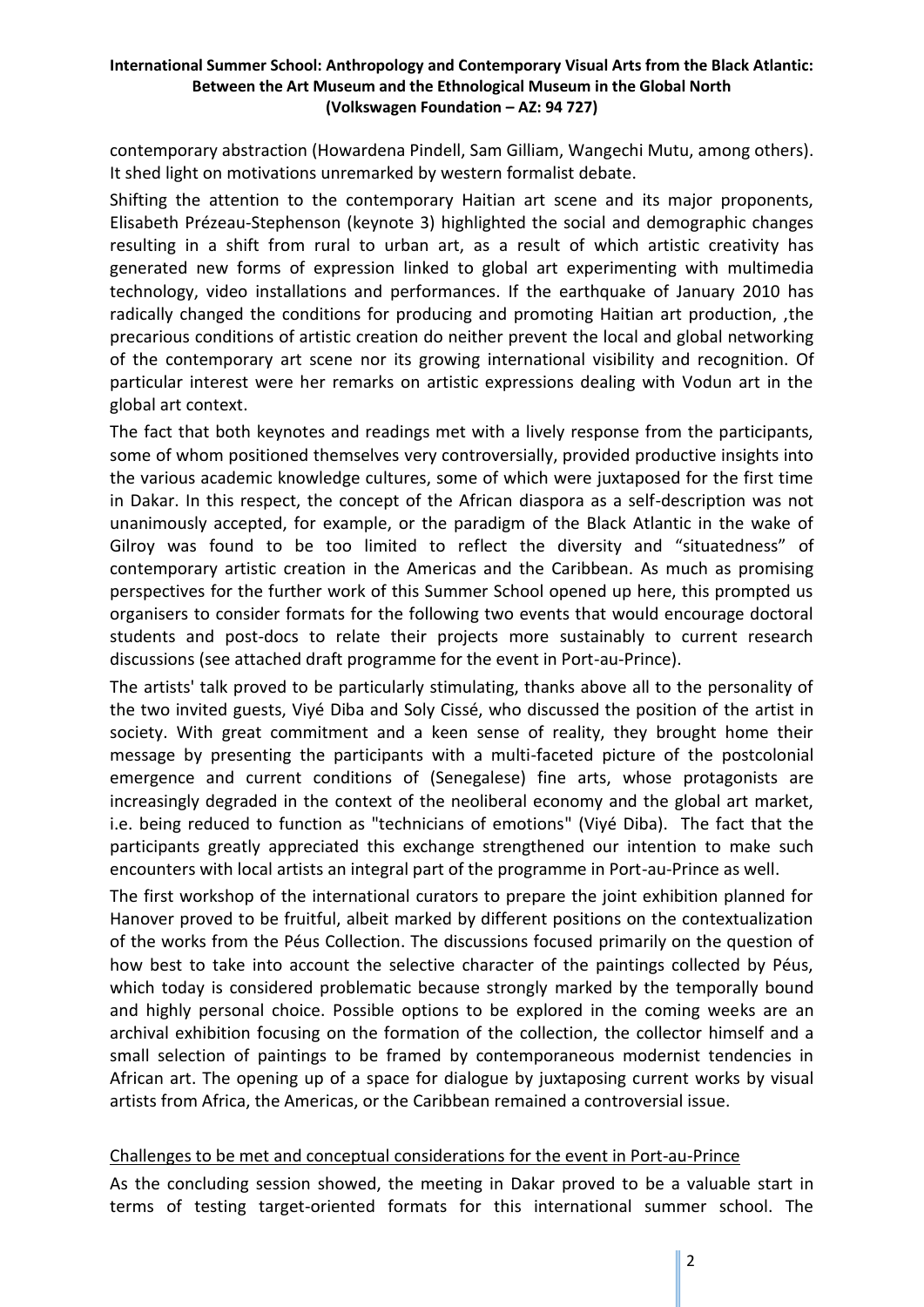participants especially acclaimed the lively discussions and the opportunity to exchange ideas with peers and senior scholars about their current dissertation and postdoc projects, but also expressed the wish for more thematically focused discussions and dialogical formats in the forthcoming meetings. A total of eight participants presented their current projects in Dakar; in Port-au-Prince we want to put at least 10-12 further presentations on the agenda, the intention being the follow-up of the evolution of the research projects.

In Dakar, the first thought-provoking links have already been established between readings, keynotes and project presentations. In the concluding meeting of the organizers (Sunday, 10 March), we decided to systematize these more strongly. The aim is to create more space for in-depth discussions of the projects which should be more closely related to current research debates (see thematically focused ateliers in the draft programme for Port-au-Prince) and to involve the young researchers more extensively in the conceptual work: as moderators of the selected basic literature as well as facilitators and discussants both in round-table sessions and the ateliers. Altogether, all contributions to an event day should be closely linked to the respective transversal topic.

While the idea of transversal topics has proved its worth in Dakar, the topics planned for the event in Port-au-Prince should be more closely related to the dissertation and post-doc projects (which we can now better assess and group). In view of this, we envisage the following topics: heritage & museums, visibility/materiality (optionally: conceptual materialism), temporalities, and modernisms (see draft programme).

### **Port-au-Prince June 2019**

The overall – regional – focus of the forthcoming meeting in Port-au-Prince will be, not surprisingly, research on the arts of the African continent. For the three keynotes, we have earmarked the following persons:

**Ruth Simbao** (art historian, curator & Professor in the Fine Art Department at Rhodes University, Grahamstown / South Africa) whose main research interests are on contemporary art with a particular focus on Africa, the geopolitics of art and society, geopolitics in relation to biennialisation, contra-flow diasporas, cosmopolitanism and cosmolocalism, but also on performance theory, and the performance of heritage.

**Romuald Tchibozo** (art historian & Professor in the Department of History and Archaeology at the University of Abomey-Calavi, Cotonou / Benin, Co-Applicant and Member of the Organizers' Team) whose main focus is on the production and reception of contemporary African art particularly in post-war Germany, and the emergence of contemporary art in Benin, international cultural relations concerning African art. He is also interested in the development of collaborative projects in the field of provenance research and cultural heritage.

**Bonaventure Soh Bejeng Ndikung** (independent art curator, Berlin) who is the founder and artistic director of the art space SAVVY Contemporary in Berlin / Germany, and a highly interesting resource person with regards to the nexus of art and civil society activism, and concepts of participative exhibitions in postcolonial perspective.